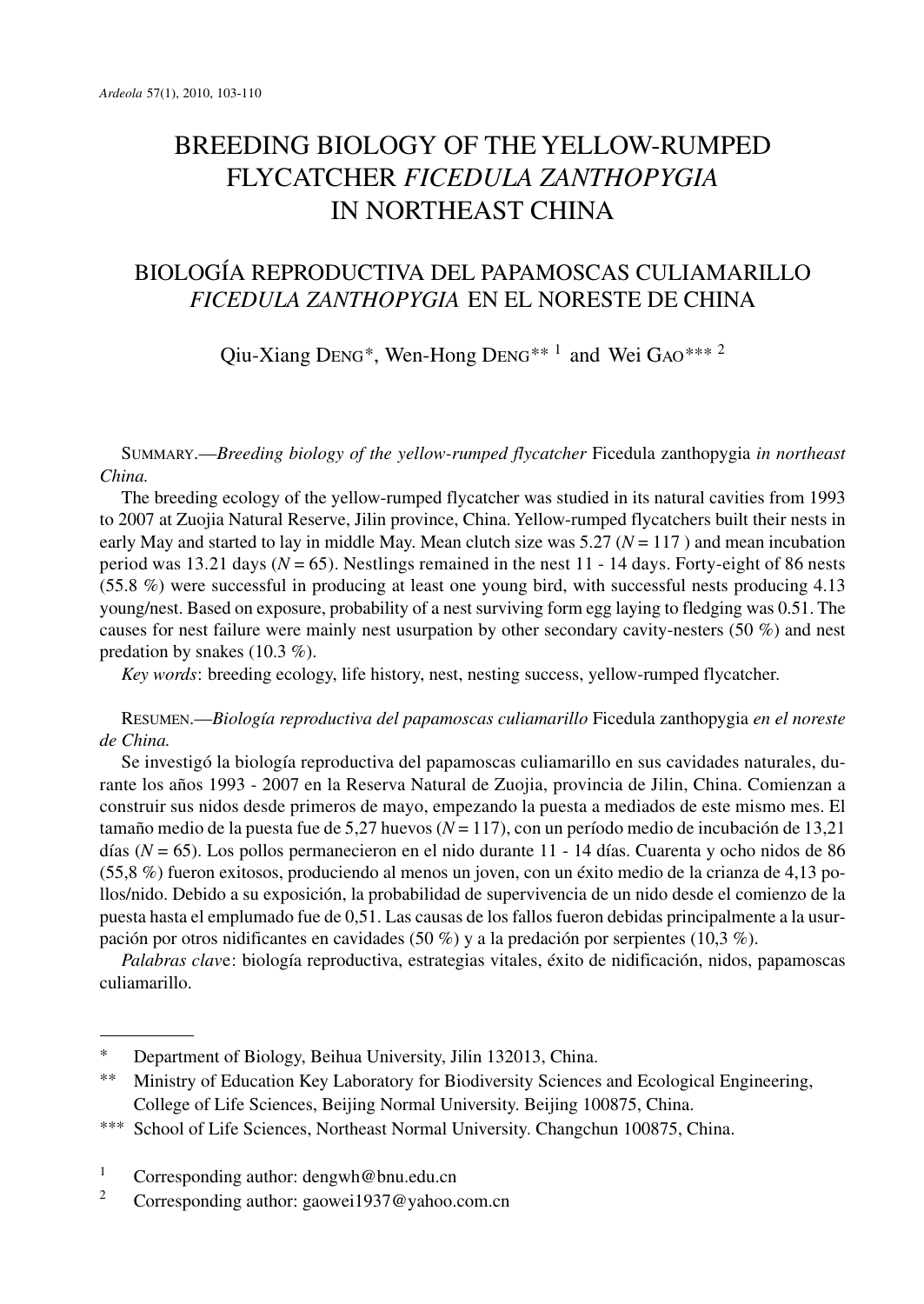# **INTRODUCTION**

The yellow-rumped flycatcher *Ficedula zanthopygia*, a secondary cavity-nesting bird, is a common migratory species that breeds mainly in China, Mongolia, Rassua and Korea migrating to Malay Peninsula and Sumatra for wintering (Cheng, 1987). The breeding birds occur either in broad-leaf forests or conifer forests, or mixed of the two. On migration and in nonbreeding areas it occurs in lowland, coastal forest, foothills, and montane forest, also parks, large gardens, coastal scrub and mangroves(Del Hoyo *et al*., 2006). Copulation occurs between the middle of May and the first decade of June in Xiaoxinganling Mountain, Heilongjiang province, and nest building is carried out by the female alone in early June (Liu and Wang, 1981). The nest is made up of dry grass, plant fibres, moss, ferns, hair of small mammals, and is placed in hole in tree or in trunk (Fan, 1981). The food of the yellow-rumped flycatcher mainly includes small invertebrates and small fleshy fruits. The flycatchers frequently pursue insects in flight from regular perches and also snatch insects and small fruit from foliage while hovering (Del Hoyo *et al*., 2006).

Despite the species' general abundance and large range, detailed information on yellowrumped flycatcher breeding ecology remains poorly known. Without detailed information on nesting ecology and demographic variables, our understanding of the life history and evolution traits of the yellow-rumped flycatcher remains limited. Although the breeding ecology of the yellow-rumped flycatcher in nest-boxes has been noted briefly by Liu and Wang (1981) and Fan (1981), here we describe the breeding ecology of the bird in its natural cavities in a mixed conifer-broadleaf forest in northeast China, thus providing the first detailed breeding ecology information of the yellow-rumped flycatcher in its breeding range.

#### STUDY AREA AND METHODS

The study area, approximately  $184 \text{ km}^2$  in size, was located in Zuojia Nature Reserve and included the Tumengling Mountains and Zhujia Mountains ranging from the eastern Changbai Mountains to the western plain (126º1 127º2 N, 44º6 45º5 E). Altitude at the site ranged from 200 m to 500 m above sea level. The climate is east monsoon, characterised by hot, dry summers and cold, snowy winters. The vegetation within the study area was quite diverse, although the forest type is only secondary forest. The seven tree species mainly present on the study area were mongolian oaks *Quercus mongolica*, dahurian birchs *Betula davurica*, manchurian linden *Tilia mandschurica*, japanese elm *Ulmus japonica*, scotch pine *Pinus sylvestris*, korean larches *Pinus koraiensis* and masson pines *Pinus massoniana* (Deng, 2001). In the study area, hawthron raspberry *Rubus crataegifolius*, dahurian rose *Rosa dahurica*, korean rose *Rosa Doreana*, willowleaf spiraea *Spiraea salicifolia*, ural falsespiraea *Sorbaria sorbifolia*, prickly rose *Rosa acicularis*, amur barberry *Berberis amurensis*, amur honeysuckle *Lonicera maacki*, manchur honeysuckle *Lonicera ruprechtiana*, and sakhalin honeysuckle *Lonicera maximowiczii* dominated the shrub layer.

We searched for and observed yellow-rumped flycatchers and their nests from early May to late August, 1993 - 2007. We located yellow-rumped flycatcher nests based on their behavioural cues (singing, carrying nesting material and food) and tree holes. We found 117 nests in three sites during the study period (table 1). All study sites were at approximately the same elevation and similar vegetation characteristics. We found nests primarily during nest building (52%) and egg-laying (24 %) period. The nests found in incubation and in nestling periods were relatively less  $(10\%$  and  $14\%$ , respectively). We documented adult behaviour at nests by observing di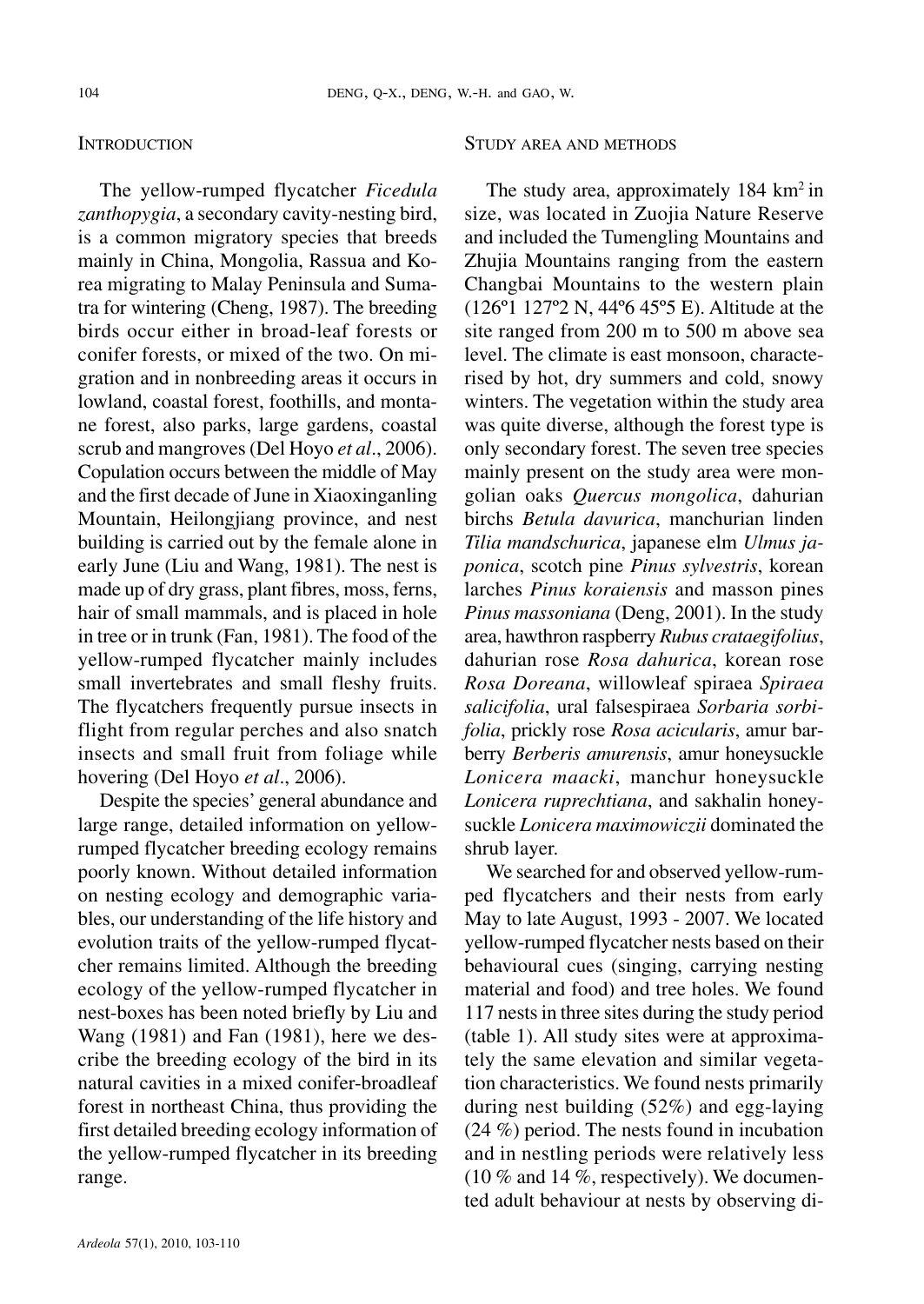rectly from a concealed location 15 - 20 m away. Nest observations (159.5 hours total) averaged 2.5 hours in duration and occurred during nest building (30.5 h at six nests), egg incubation (80 h at ten nests), and nestling stages (49 h at eight nests), mainly between 06:00 and 11:00. We monitored nests every two days and approached nests to determine clutch size, egg characteristics, nestling characteristics, and nesting success. The device we used to look inside the cavities and check for nest contentsis made up of a spotlight, two narrow mirrors, batteries and some wires, which designed by ourselves. We measured egg dimensions including width and length to the nearest 0.1 mm with vernier calipers, and determined egg weight and body mass of nestlings to the nearest 0.1 g with a Pesola balance. We measured 86 egg dimensions and 50 egg weights form 30 different nests. We recorded feeding rates in the third day both in incubation times and in nestling periods. Growth curves were fitted most closely by the logistic equation and logistic constants were used for comparisons. Nestlings were weighed with a Pesola balance and the length of their wing, tail, and tarsus were measured with a ruler and a caliper to nearest to 0.1 mm at 2-day intervals. Wing chord was measured as the distance from the bend to the tip of the longest primary. The tail length was measured from the base to the top of the central rectrix. Tarsal length was measured from the intertarsal joint to the bend of the foot.

We considered a nest successful if it fledged at least one young. Also, we estimated nest survival based on exposure days (Mayfield, 1961; Johnson, 1979). We determined a failed nest to be the result of predation if nest contents disappeared before the latter part of egg and nestling period or if the nest material was disheveled. We distinguished different types of predators by observing them directly. Failed nests were often the result of nest usurpation by other cavity species(Deng and Gao, 2005). Parts of the nest data presented in Deng and Gao (2005) are here reanalyzed. Breeding data were compared between years using one way Analysis of Variance. We used *t*-test to test for differences in parental care during nestling period. Statistical analysis was conducted using SPSS11.0. Results were considered significant if  $P < 0.05$ . Values presented are mean + SD.

## TABLE 1

Summary information on the number of yellow-rumped flytcatcher nests in Zuojia Natural Reserve, 1993-2007.

*[Información resumida del número de nidos de papamoscas culiamarillo en la Reserva Natural de Zoujia durante 1993-2007.]*

|             | Number of nests/year |              |                |          |                |          |                |                |      |                |      |      |          |                |               |
|-------------|----------------------|--------------|----------------|----------|----------------|----------|----------------|----------------|------|----------------|------|------|----------|----------------|---------------|
| <b>Site</b> | 1993                 | 1994         | 1995           | 1996     | 1997           | 1998     | 1999           | 2000           | 2001 | 2002           | 2003 | 2004 | 2005     | 2006           | 2007          |
| Luchang     | $\theta$             |              | $\theta$       | 4        | 3              | 6        | 4              | $\overline{4}$ | 3    | $\overline{0}$ | 2    | 5    | 2        | 3              | 4             |
| Shuiku      |                      |              | $\theta$       | $\left($ | $\overline{0}$ | $\theta$ | $\overline{0}$ | 4              | 2    | 7              | 4    | 3    | $\theta$ | $\theta$       | $\theta$      |
| Xuexiao     | 4                    | 4            | 2              | 5        | 3              | 6        | 6              | -1             | 6    | 6              | 2    |      |          | $\overline{4}$ | $\mathcal{L}$ |
| Total       | 5.                   | <sub>b</sub> | $\mathfrak{D}$ | 9        | 6              | 12       | 10             | 9              | 12   | 13             | 8    | 9    | 3        |                | <sub>6</sub>  |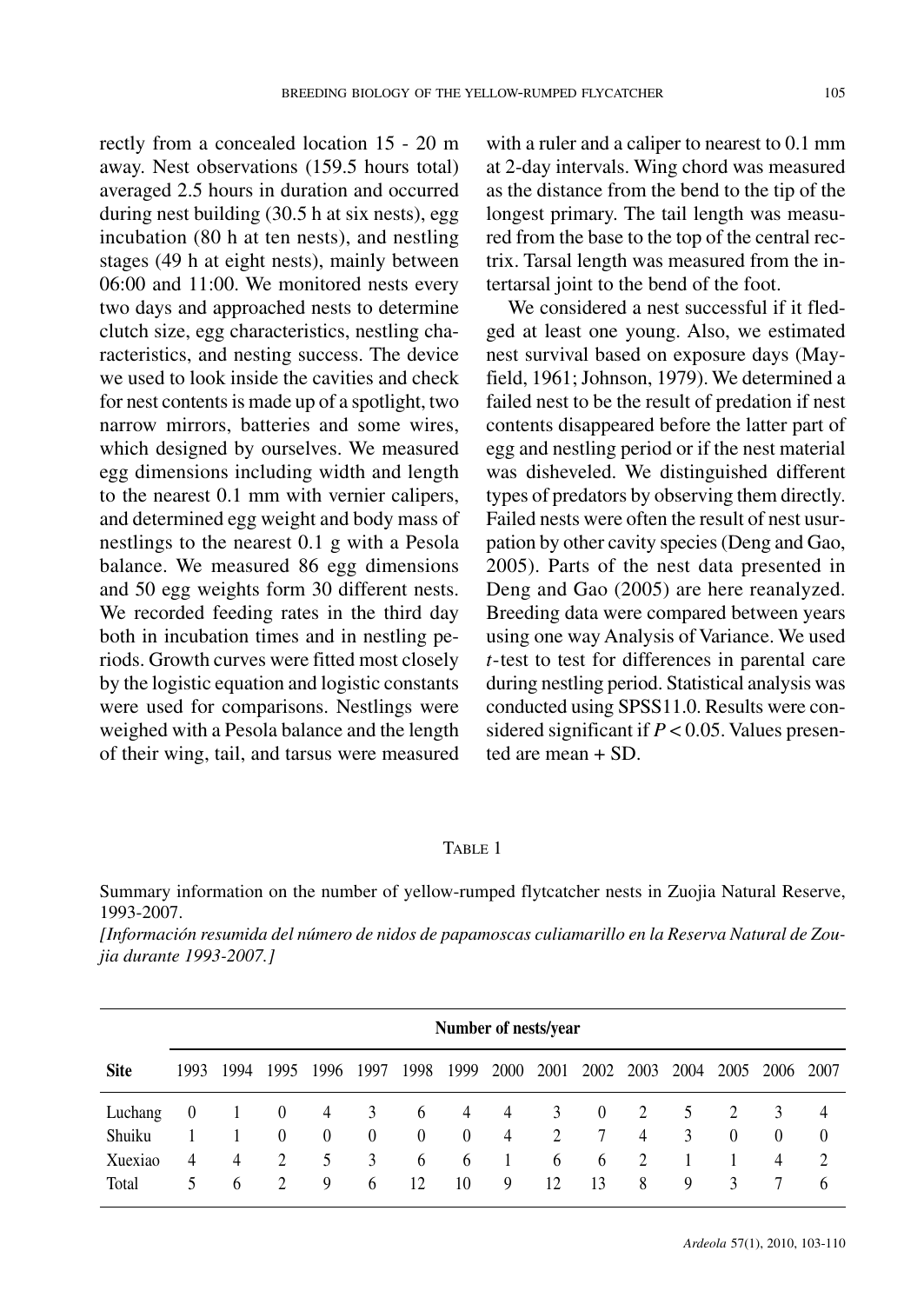### **RESULT**

**Nest.** Although both females and males participated in nest building, females appeared to build nests with little male assistance. Building females took material to nests  $15.8 \pm 3.1$ times/h during morning observations at six nests (30.5 h total), however, males appeared shy to build nests. In our observations of the six nests, building males occurred only in three nests to take material  $3.7 \pm 1.1$  times/h during the same observation period. The nest of the yellow-rumped flycatcher basically consists of two layers. The bottom layer is commonly made up of such material as pine needles, leaves, poplar inflorescences and ferny roots. Moss, hair or dry grass is commonly used to build the inner layer. The mean nest-hole diameter was  $4.3 \pm 0.9$  cm (range, 2.8 - 8.4 cm,  $N = 65$ ; mean hole depth was  $11.5 \pm 2.7$  cm (range, 5.2 - 23.5 cm,  $N = 49$ ); mean maximum cavity width was  $9.5 \pm 1.5$  cm (range,  $6.1 - 18.7$  cm,  $N = 49$ ). The nests were generally located 4 - 8 m from the ground (mean =  $4.8 \pm 1.6$  m,  $N = 65$ ), although one nest was only 1.5 m above ground. Most nest-holes were natural tree cavities (51 %,  $N = 117$ ) and woodpeckers' abandoned holes  $(40\%, N=117)$ , although three nests were on the top of the broken tree trunks, two nests were in gaps of broken tree trunks, and one nest wasin an abandoned nest of the common magpie *Pica pica*.

**Breeding phenology**. Yellow-rumped flycatchers began arriving on the study site during late April. The first time that a bird was observed singing near a nest was 15 April, 2000. Both male and female yellow-rumped flycatchers built nests after they had found a suitable tree hole or primary cavity-nesters' abandoned hole. On average, they began nest building 9 May (range, 3 May - 17 May, *N* = 61), about one week after arriving. The mean date that the first egg was laid was 12 May (range,  $4$  May - 29 May,  $N = 50$ ). The mean hatching date was 27 May (range, 12 May - 8

*Ardeola* 57(1), 2010, 103-110

June,  $N = 50$ ), and the mean fledging date was 20 June (range, 11 June - 12 July, *N* = 32).

**Eggs and incubation.** Females typically laid one egg/day. The egg length was  $17.5 \pm 1$ 0.9 mm  $(N = 86)$  at the longest point and the diameter was  $12.8 \pm 0.6$  mm ( $N = 86$ ) at the widest circumference. The mean weight of 50 fresh eggs was  $1.6 \pm 0.5$  g.

Mean clutch size was  $5.27 \pm 0.95$  (range,  $2 - 8$ ;  $N = 117$ ), over all and within the species' typical range of five to six eggs (fig. 1). The clutch size of yellow-rumped flycatchers did not differ significantly among years (one way ANOVA,  $F_{14, 115} = 4.53$ ,  $P = 0.31$ ). No evidence suggested that males participated in incubation. The incubation period for yellow-rumped flycatcher was  $13.21 \pm 1.22$ days (range,  $12 - 15$  days;  $N = 65$ ). Following clutch completion, females spent  $80.55 \pm$ 3.18 % of daylight hours incubating  $(N = 10)$ observations at five nests, total 80 hours). Males fed incubating females at the nest  $1.35 \pm 0.57$  times/h (range, 0 - 7; total 60 hours). Average hatching success was 89.8 % for 65 nests.



FIG. 1.—The distribution of clutch size in yellowrumped flycatchers in northeast China. (*N* = 117). *[Distribución del tamaño de puesta en el papamoscas culiamarillo en el noreste de China*  $(N = 117).$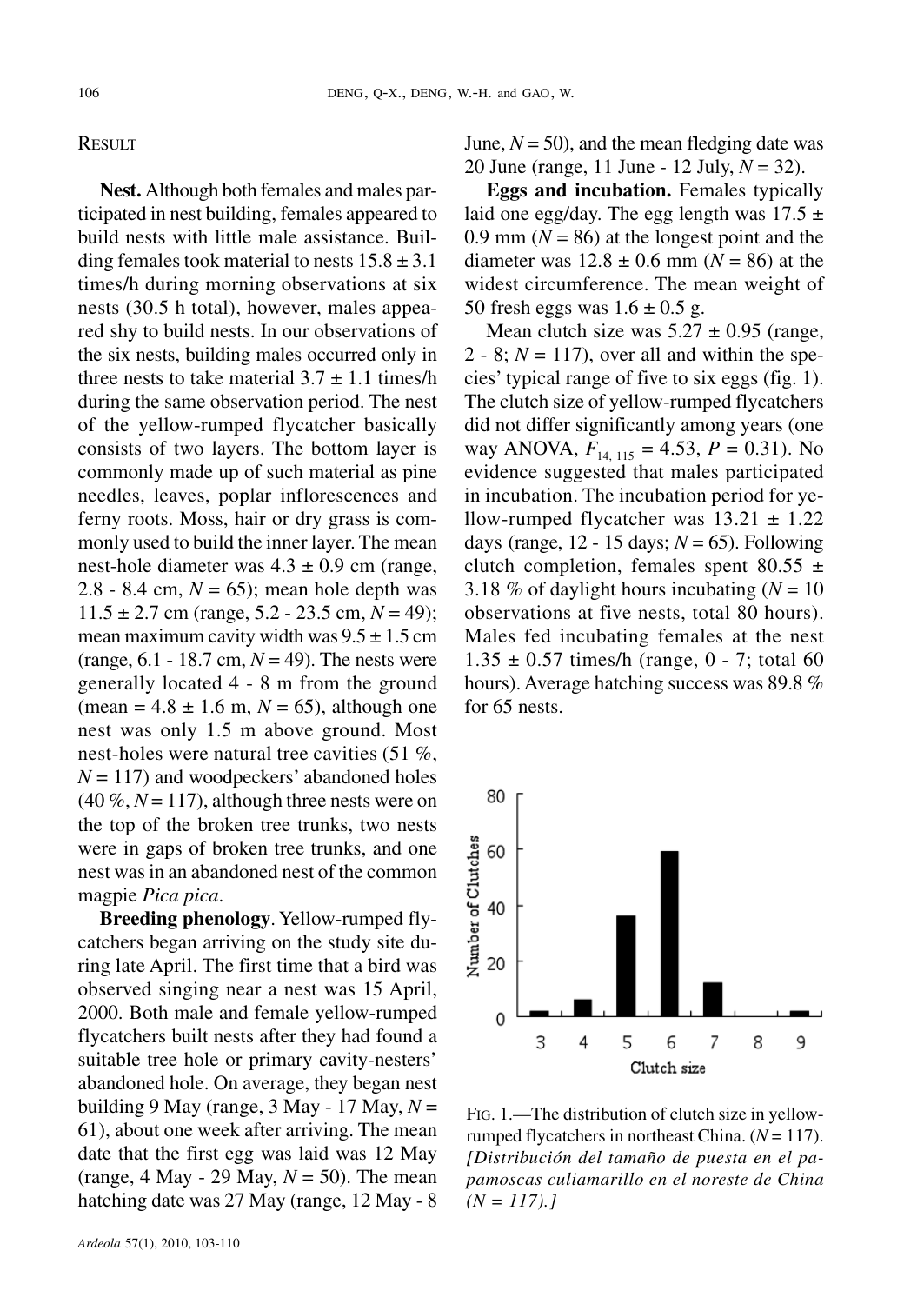**Nestlings.** The mean nestling period, defined as the period between the day the first egg hatched to the day the last nestling fledged, was  $12.35 \pm 0.78$  days (range, 11 - 14,  $N = 45$ ). Successful nests produced on average 4.13 young/nest  $(N = 45)$ . Both females and males fed nestlings, averaging  $15.12 \pm$ 3.07 feeds/h (range, 2.45 - 35.28; total 49 hours) throughout the nestling period. There was no difference on feeding times between males and females ( $t = 0.78$ ,  $df = 28$ ,  $P = 0.43$ ) during the nestling period. Nestling feeding rate increased with nestlings age (*t* = 25.74,  $df = 4$ ,  $P < 0.01$ ). Nestlings on day 10 had attained asymptotic size with respect to mass and tarsus length, but not with respect to tail and wing length, at which time nestling mass was  $12.03 \pm 0.21$  g (range, 10.33 - 13.57, 36 nests were measured), tarsus length was  $17.45 \pm 1.72$  mm (range,  $14.88 - 18.65$ )  $N = 36$ , tail length was  $10.05 \pm 0.19$  mm (range, 9.37 - 11.55, *N* = 36), and wing length was 39.20 ± 3.46 mm (range, 32.89 - 41.46,  $N = 36$ ) (fig.2).

**Nesting success.** Eighty-six nests were monitored in this study. Sixty-nine (80.3 %) nests reached at least the egg-laying or incubation stages, 59 (68.6 % of total) reached the nestling stage and 48 (55.8 %) successfully fledged at least one young. Nest usurpation and nest predation were the most important causes of nest failure, accounting for 19 and 12 of 39 failed nests, respectively. Three nests failed because adult females deserted or were predated. Two nests were soaked by rain water during incubation because the cavity entrance was facing upwards. No descriptions were recorded for the other three depredated nests. Nests were occupied commonly by secondary cavity-nesting birds, such as white-cheeked starling *Sturnus cineraceus* and eurasian nuthatch *Sitta europea*. Most nest occupation occurred during the nest construction and egg laying periods (73.7 %,  $N = 19$ ). Nest predators were snakes (10.3 %, *N* = 39) such as the dione rat-snake *Elaphe*



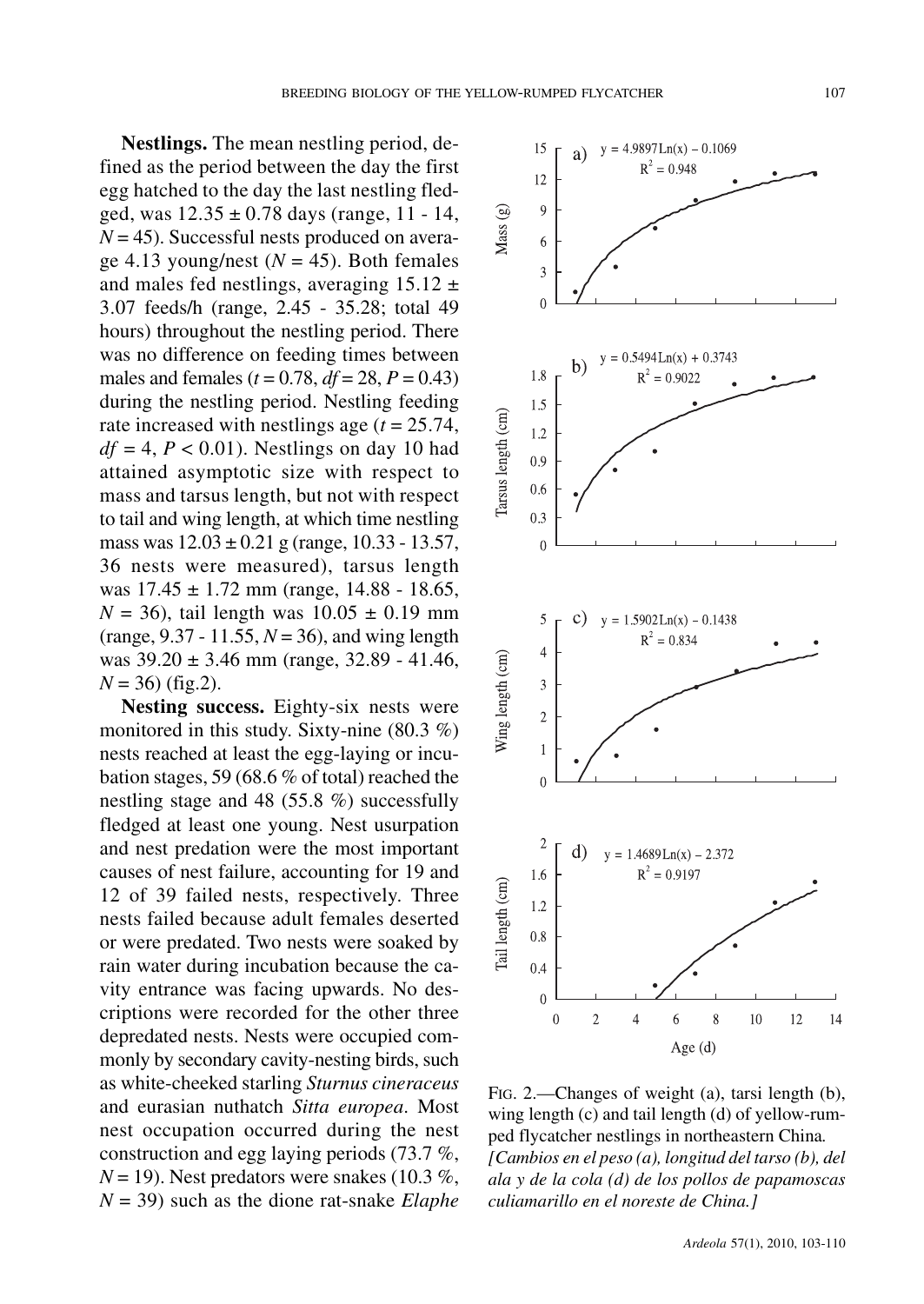*dione* and small mammals  $(8\% , N = 39)$ , such as siberian weasel *Mustela sibirica*.

Using the exposure method of calculating nesting success (Mayfield, 1961; 1975), the probability of yellow-rumped flycatcher nest surviving from egg-laying to fledging was 0.51. The probability of nest survival declined from 0.71 during the egg stage to 0.64 during the nestling stage. The daily probability of survival was  $0.976$  ( $N = 48$  nests).

#### **DISCUSSION**

**Nest.** Nest structure and composition of yellow-rumped flycatcher were similar to descriptions of European pied flycatcher *Ficedula hypoleuca* (Lundberg and Alatalo, 1992) and collared flycatcher *Ficedula albicollis* (Mitrus, 2003). The nests of the European pied flycatcher and collared flycatcher are commonly made up of dry grass, dead leaves, plant stems, moss, hair and feathers (Del Hoyo *et al*., 2006). However, nest structure and composition of yellow-rumped flycatcher were different from those of the dusky flycatcher *Empidonax oberholseri*. The nests of dusky flycatcher were small, open cups, composed primarily of shredded grass, thin forb, pine needles, and plant fibers (Dobbs, 2005).

Willow flycatcher, dusky flycatcher or european pied flycatcher females appear to build nests without male assistance (Ojanen, 1984; Brown, 1988; Del Hoyo *et al*., 2006). Also, Liu and Wang (1981) suggested that nest building of yellow-rumped flycatcher was carried out by the female alone. However, yellow-rumped flycatcher males participated in nest building although the contribution of females was about five times greater than that of males.

**Breeding phenology.** Liu and Wang (1981) reported that the egg date of yellow-rumped flycatcher occurred in the middle of May and the first decade of June in nestboxes between 1976 and 1978. However, the bird egg date was earlier than those of Liu and Wang in our study. Over 50 % of the clutches of yellowrumped flycatchers were started in early May, although egg-laying extended nearly a month. This difference is probably attributable to two reasons. Firstly, the works of Liu and Wang carried out in 1976 and was earlier nearly 20 years than that of our work. This was not surprising because climate change and global warming has occurred in the earth's atmosphere due to a buildup of greenhouse gases. Secondly, the study area of Liu and Wang's located in higher latitude than our study area. Compared with other flycatchers (Brown, 1988; Sedgwick, 1993; Sanz, 1999; Dobbs, 2005; Mitrus *et al.*, 2007), yellowrumped flycatcher egg dates in northeast China were early. Late nests probably represented either second attempt nesting by females that had failed earlier, or the first attempts of young birds, which may start nesting later in the season.

**Eggs and incubation.** The clutch size within the typical range of 5 to 6 eggs of yellow-rumped flycatcher was similar to that of European pied flycatcher and collared flycatcher (Gustafsson and Nilsson, 1985; Slagsvold, 1987; Mitrus, 2003). In early reports, the clutch size of flycatchers increases with latitude. Clutch size of apocal flycatcher at Hacienda Arizona was 2.6 (Kattan *et al*., 2000), whereas clutch size for the great crested flycatcher *Myiarchus crinitus* in Florida was 5.1 (Taylor and Kershner, 1991). The clutch size of yellow-rumped flycatcher increases with latitude remains unknown because of lacking data. Also, because small samples of flycatchers were colour-banded it is difficult to know which nests were reposition clutches and which were not. The incubation period for yellow-rumped flycatcher was  $13.21 \pm 1.22$ days (range,  $12 - 15$  days;  $N = 65$ ), which was similar to that of European pied flycatcher and collared flycatcher (Gustafsson and Nilsson, 1985; Mitrus, 2003).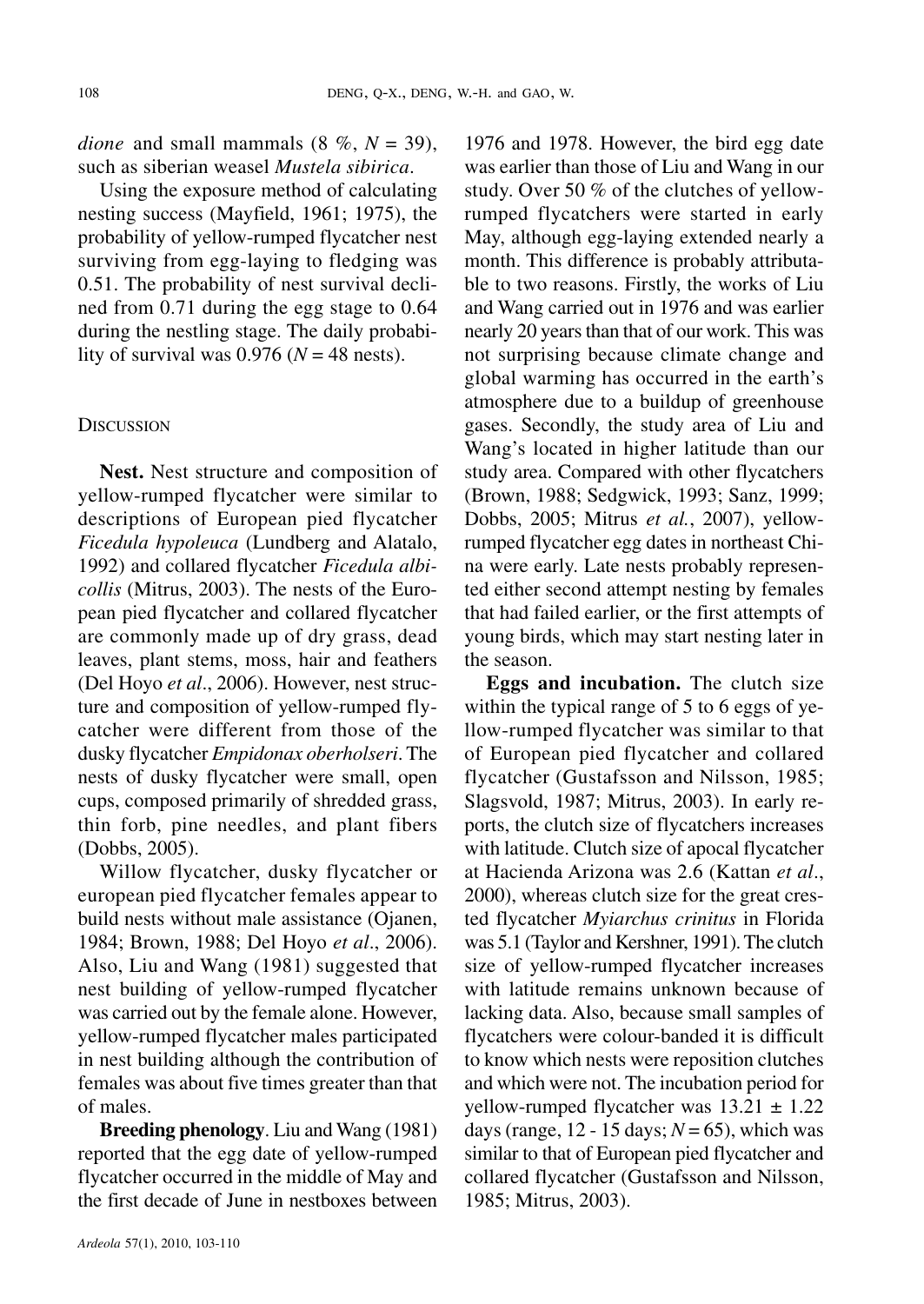**Nestlings.** Skutch (1985) also reported that tropical birds have longer incubation and nestling periods than temperate birds. In our study, we found that the incubation period for the yellow-rumped flycatcher ranged from 12 to 15 days  $(N = 65)$  and the nestling period ranged from 11 to 14 days ( $N = 45$ ). Our results are similar to those of Liu and Wang (1981) whose incubation period is 11 - 12 days and nestling period is 14 - 15 days, and Del Hoyo *et al.* (2006) whose incubation period is 12 - 14 days and nestling period is 13 - 15 days. In Honduras, Teul *et al*. (2007) reported that the incubation period for the forktailed flycatcher ranged from 10.0 to 13.5 days  $(N = 4)$  and the nestling period ranged from 16.5 to 18 days ( $N = 4$ ). In these studies, the sample size used to determine the incubation and nestling periods was low  $(< 7)$ , and it is possible that the duration of incubation and nestling periods may vary among pairs and

sultant food availability (Teul *et al*., 2007). **Nesting success.** Nesting success and daily probability of survival of yellow-rumped flycatcher in our study were relatively high comparing with the flycatchers with opencup nests. The rate of nesting success of dusky flycatcher was 40.6 % (Dobbs, 2005) greyhooded flycatcher (*Mionectes rufiventris*) was 24.4 % (Aguilar *et al*., 2000), and only 11.5 % for fork-tailed flycatcher (Teul *et al*., 2007). The low reproductive success of the flycatchers with open-cup nests may be due to the higher visibility of their nests, built in trees orshrubs in areas of open habitats and predators easily to access. In this study, nest usurpation was the most important cause of nest failure which was different to early studies on flycatchers (Kelly, 1993; Liebezeit and George, 2002; Cain and Morrison, 2003; Dobbs, 2005; Teul *et al*., 2007). Snakes have been described as being important avian nest predators (Weatherhead and Blouin-Demers, 2004; Robinson *et al*., 2005), especially for cavity-nesting birds. Nine of 12 failed nests (75 %) were predated

among years based on the weather and the re-

by snakes in our study. This was consisted with early studies. Snakes were often observed in the nest plots during nest searching and monitoring or during vegetation studies. Nesting success of yellow-rumped flycatcher was affected by edge effects in this area (Deng and Gao, 2005). The rate of nesting success of yellow-rumped flycatcher increased with distance from the edges. Also, Huhta and Jokimaki (2001) found pairing success and nesting success of the pied flycatcher was affected by proximity to edge.

ACKNOWLEDGEMENTS.—We thank Yan-hui Li, Ren-kai Song, and Ya-mei Yu for help in the field. The staff of Zuojia Natural Protection Area provided logistical support during the study period. We thank fund of National Nature Science of China to support this research (No. 30670343), Fok Ying Tung Education Foundation (101021) and NCET. We also thank the anonymous reviewers of the *Ardeola* for their helpful remarks.

#### **BIBLIOGRAPHY**

- AGUILAR, T. M., MALDONADO-COELHO, M. and MARINI, M. A. 2000. Nesting biology of the Grey-hooded Flycatcher (Mionectes rufiventris). *Ornitologia Neotropical,* 11: 223-230.
- BROWN, B. T. 1988. Breeding ecology of Willow Flycatcher population in Grand Canyon, Arizona. *Western Birds,* 19: 25-33.
- CAIN III, J. W., and MORRISON, M. L. 2003. Reproductive ecology of Dusky Flycatchers in montane meadows of the central Sierra Nevada. Western *North American Naturalist,* 63: 507-512.
- CHENG, T. H. 1987. *A synopsis of avifauna of China*. Science Press, Beijing. China.
- DEL HOYO, J. ELLIOT, A. and CHRISTIE, D. A. 2006. *Handbook of the birds of the world*. Lynx Edicions, Spain.
- DENG, W. H. 2001. *Ecological adaptation of birds in fragmented secondary-forests and its protecting strategy*. Ph.D. dissertation. College of life Sciences, Northeast Normal University, Changchun, China.